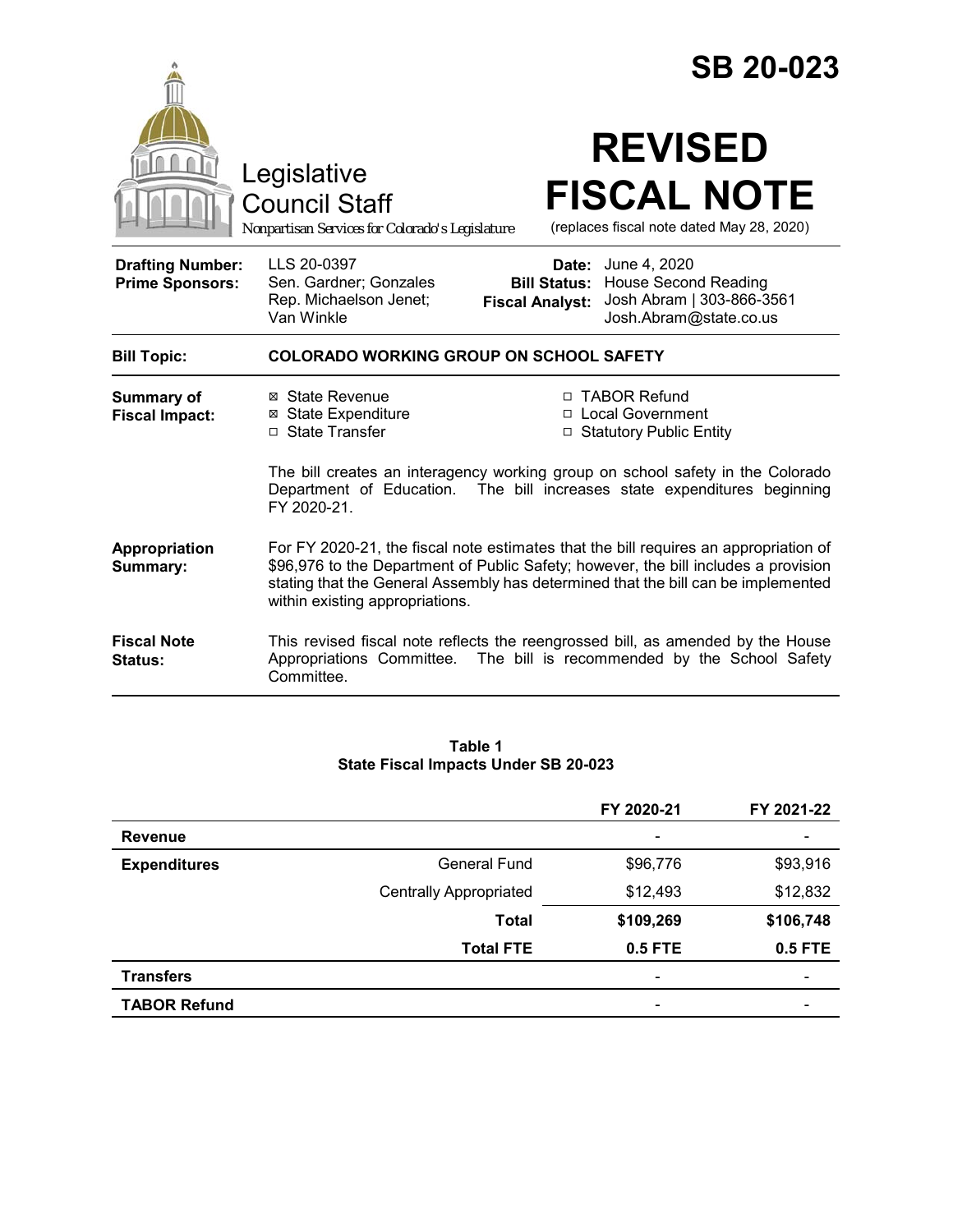June 4, 2020

# **Summary of Legislation**

This bill creates the 11-member Colorado Interagency Working Group on School Safety (working group) in the Department of Public Safety (DPS). The working group, comprised of state and local agency officials, is tasked with increasing coordination of school safety programs across state government and reporting annually to the governor and the state legislature.

The working group includes representatives from the state departments of education, public safety, public health and environment, human services, and law, and local representatives from school districts and law enforcement. Members serve without compensation but those appointed by the Governor may be reimbursed for travel expenses. The working group is required to meet at least quarterly and may contract with a consultant to facilitate the working group's efforts to optimize and align effective school safety efforts. The General Assembly may appropriate money to the working group for a consultant if requested. The working group is required to study and implement recommendations of the 2019 Office of the State Auditor's report regarding school safety, among other required duties

The School Safety Resource Center in the DPS serves as the clearinghouse for all materials produced by the working group, and the Division of Criminal Justice in the DPS, in consultation with the CDE, is required to provide resources for data collection, research, analysis, and publication fo the working group's findings.

The bill creates a new cash fund and allows the DPS and the working group to accept gifts, grants, and private donations. The working group is repealed September 1, 2023, following a sunset review prepared by the Department of Regulatory Agencies.

### **State Revenue**

The bill permits the working group to accept gifts, grants, and private donations to the newly created Colorado Working Group on School Safety Cash Fund. No source of private revenue has been identified at this time.

### **State Expenditures**

The bill increases state General Fund expenditures by \$109,269 and 0.5 FTE in FY 2020-21, and by \$106,748 and 0.5 FTE in FY 2021-22 to the DPS. New expenditures are displayed in Table 2 and described below.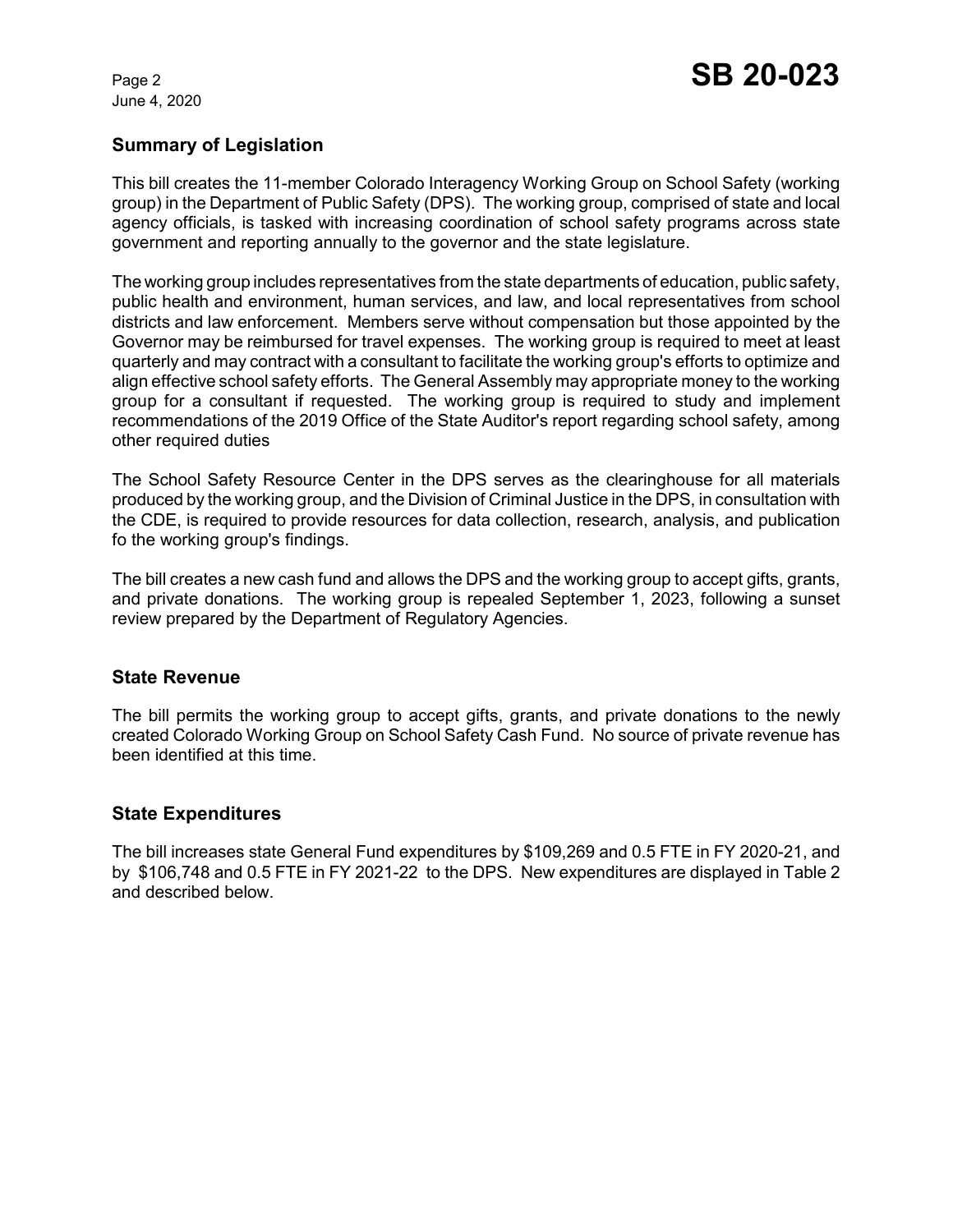| Table 2                             |  |  |  |  |  |
|-------------------------------------|--|--|--|--|--|
| <b>Expenditures Under SB 20-123</b> |  |  |  |  |  |

|                                    |                   | FY 2020-21 | FY 2021-22 |
|------------------------------------|-------------------|------------|------------|
| <b>Department of Public Safety</b> |                   |            |            |
| <b>Personal Services</b>           |                   | \$41,148   | \$44,888   |
| Operating                          |                   | \$1,100    | \$700      |
| Capital Outlay                     |                   | \$6,200    |            |
| Facilitation                       |                   | \$45,000   | \$45,000   |
| Member Travel & Expenses           |                   | \$3,328    | \$3,328    |
| Centrally Appropriated Costs*      |                   | \$12,493   | \$12,832   |
| FTE - Personal Services            |                   | $0.5$ FTE  | $0.5$ FTE  |
|                                    | <b>Total Cost</b> | \$109,269  | \$106,748  |
|                                    | <b>Total FTE</b>  | $0.5$ FTE  | 0.5 FTE    |

 *\* Centrally appropriated costs are not included in the bill's appropriation.*

**Department of Public Safety.** The Division of Criminal Justice in the DPS is required to provide resources for data collection, research, analysis, and publication of the working group's findings and reports. Based on similar work supporting the Colorado Commission on Criminal and Juvenile Justice, the DPS requires 0.5 FTE to support the new working group. The department also requires funding to reimburse members for travel and other expenses.

**Facilitation.** The bill specifies that the DPS may contract with a consultant to facilitate working group meetings and to assist in the identification and prioritization of school safety issues. Assuming roughly 50 hours of contracted services for each of 4 quarterly meetings at a contract rate of \$225 per hour, facilitation of the working group is estimated to cost \$45,000 per year.

**Consultant Services.** If requested by the working group, the General Assembly may appropriate additional resources for contracting with an outside consultant. Once convened, the working group may elect to request additional funding either through a supplemental funding request or as part of the annual budget process. Depending on the type of consultant services, this additional state expenditure is estimated between \$45,000 and \$130,000.

**Centrally appropriated costs.** Pursuant to a Joint Budget Committee policy, certain costs associated with this bill are addressed through the annual budget process and centrally appropriated in the Long Bill or supplemental appropriations bills, rather than in this bill. These costs, which include employee insurance and supplemental employee retirement payments, and leased space are estimated to be \$12,493 in FY 2021-22 and \$12,832 in FY 2022-23.

# **Effective Date**

The bill takes effect upon signature of the Governor, or upon becoming law without his signature.